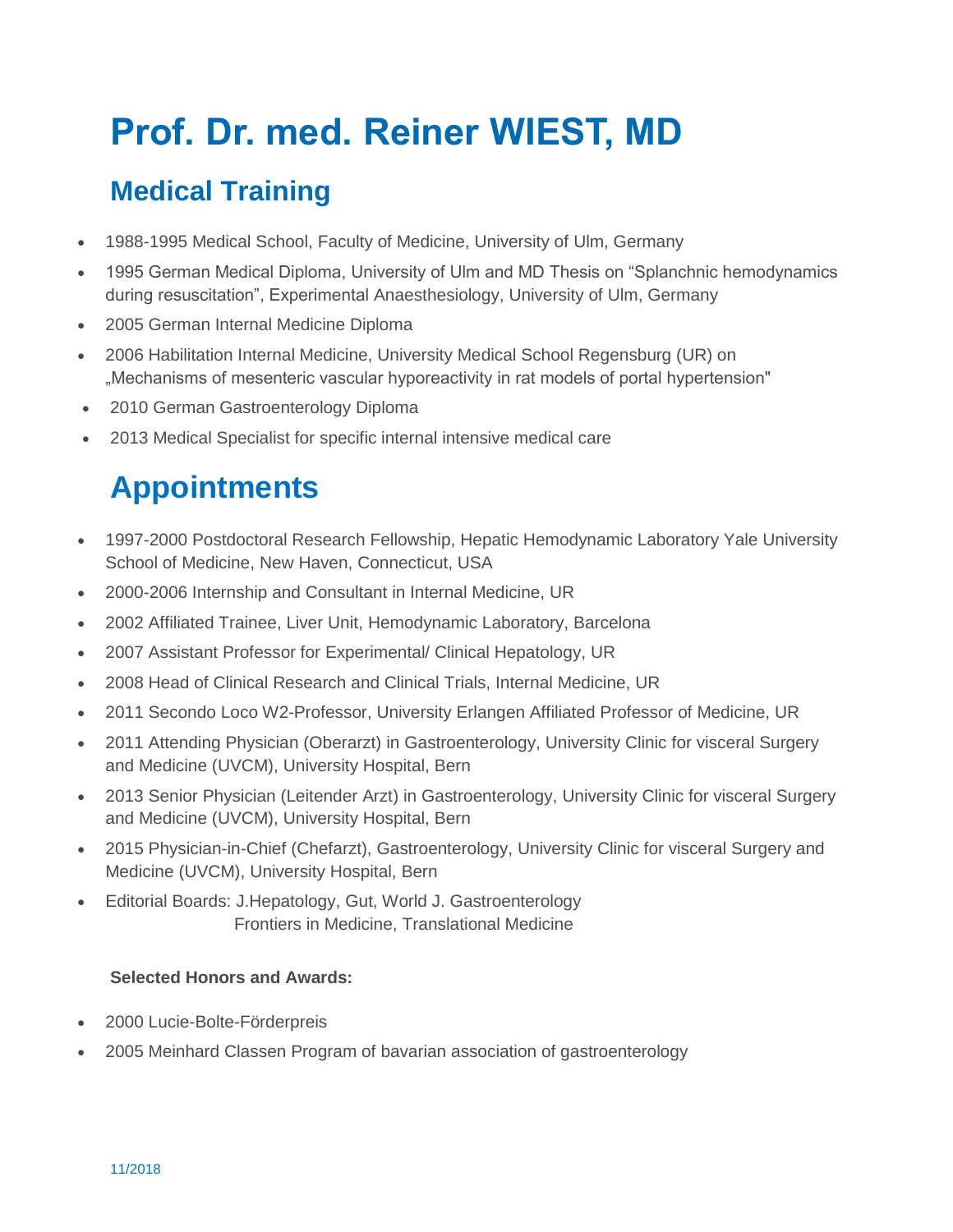### **Publications**

| 1.             | Publications in international peer-reviewed scientific journals                                                                                                                                                                                                                                                                                                                                                                | IF     |
|----------------|--------------------------------------------------------------------------------------------------------------------------------------------------------------------------------------------------------------------------------------------------------------------------------------------------------------------------------------------------------------------------------------------------------------------------------|--------|
| $\mathbf{1}$   | Lang BM, Biedermann L, van Haaften WT, de Vallière C, Schuurmans M, Begré S,<br>Zeitz J, Scharl M, Turina M, Greuter T, Schreiner P, Heinrich H, Kuntzen T,<br>Vavricka SR, Rogler G, Beerenwinkel N, Misselwitz B; Swiss IBD Cohort Study<br>Group. Genetic polymorphisms associated with smoking behaviour predict the risk<br>of surgery in patients with Crohn's disease. Aliment Pharmacol Ther. 2018<br>Jan;47(1):55-66. | 7.286  |
| 2              | Fernández J, Acevedo J, Wiest R, Gustot T, Amoros A, Deulofeu C, Reverter E,<br>Martínez J, Saliba F, Jalan R, Welzel T, Pavesi M, Hernández-Tejero M, Ginès P,<br>Arroyo V; European Foundation for the Study of Chronic Liver Failure. Bacterial<br>and fungal infections in acute-on-chronic liver failure: prevalence,<br>characteristics and impact on prognosis. Gut. 2017 Aug 28. pii:<br>gutjnl-2017-314240.           | 16.658 |
| 3              | Krautbauer S, Rein-Fischboeck L, Haberl EM, Pohl R, Wiest R, Buechler C.<br>Circulating fibroblast growth factor 21 in patients with liver cirrhosis. Clin<br>Exp Med. 2018 Feb;18(1):63-69.                                                                                                                                                                                                                                   | 2.919  |
| $\overline{4}$ | Krautbauer S, Weiss TS, Wiest R, Schacherer D, Liebisch G, Buechler C.<br>Diagnostic Value of Systemic Cholesteryl Ester/Free Cholesterol Ratio in<br>Hepatocellular Carcinoma. Anticancer Res. 2017 Jul;37(7):3527-3535.                                                                                                                                                                                                      | 1.937. |
| 5              | Krautbauer S, Eisinger K, Wiest R, Liebisch G, Buechler C. Systemic saturated<br>lysophosphatidylcholine is associated with hepatic function in patients with<br>liver cirrhosis. Prostaglandins Other Lipid Mediat. 2016 Jul; 124:27-33.                                                                                                                                                                                      | 2.640  |
| 6              | Mikocka-Walus A, Pittet V, Rossel JB, von Känel R; Swiss IBD Cohort Study<br>Group. Symptoms of Depression and Anxiety Are Independently Associated With<br>Clinical Recurrence of Inflammatory Bowel Disease. Clin Gastroenterol Hepatol.<br>2016 Jun;14(6):829-835.e1                                                                                                                                                        | 7.398  |
| $\overline{7}$ | Krautbauer S., Wiest R., Liebeisch G., Buechler Ch. Association of sxstemic<br>sphingolipids with measures of hepatic function in liver cirrhosis are related to<br>cholesterol. Prostaglandins and Other Lipid Mediators 131, 2017: 25-32                                                                                                                                                                                     | 2.64   |
| 8              | Gutiérrez A, Zapater P, Juanola O, Sempere L, García M, Laveda R, Martínez A,<br>Scharl M, González-Navajas JM, Such J, Wiest R, Rogler G, Francés R. Gut<br>Bacterial DNA Translocation is an Independent Risk Factor of Flare at Short Term<br>in Patients With Crohn's Disease. Am J Gastroenterol. 2016 Apr;111(4):529-40                                                                                                  | 10.38  |
| 9              | Meier EM, Pohl R, Rein-Fischboeck L, Schacherer D, Eisinger K, Wiest R,<br>Krautbauer S, Buechler C. Cytokine. Circulating lipocalin 2 is neither related to liver<br>steatosis in patients with non-alcoholic fatty liver disease nor to residual liver<br>function in cirrhosis 2016 Sep;85:45-50                                                                                                                            | 2.94   |
| 10             | Mueller R, Ziade F, Pittet V, Fournier N, Ezri J, Schoepfer A, Schibli S, Spalinger J,<br>Braegger C, Nydegger A. Quality of Life in Swiss Paediatric Inflammatory Bowel<br>Disease Patients: Do Patients and Their Parents Experience Disease in the Same<br>Way? Swiss IBD Cohort Study.J Crohns Colitis. 2016 Mar;10(3):269-7 (RW: Co-<br>laborator)                                                                        | 6.59   |
| 11             | Grønbæk L, Vilstrup H, Deleuran B, Wiest R, Krag A, Jepsen P. Alcoholic<br>Cirrhosis Increases Risk for Autoimmune Diseases: A Nationwide Registry-Based<br>Cohort Study.Clin Gastroenterol Hepatol. 2015 Nov;13(11):2017-22.                                                                                                                                                                                                  | 7.6    |
| 12             | Thiele M, Albillos A, Abazi R, Wiest R, Gluud LL, Krag A. Non-selective beta-<br>blockers may reduce risk of hepatocellular carcinoma: a meta-analysis of<br>randomized trials. Liver Int. 2015 Aug;35(8):2009-16                                                                                                                                                                                                              | 4.47   |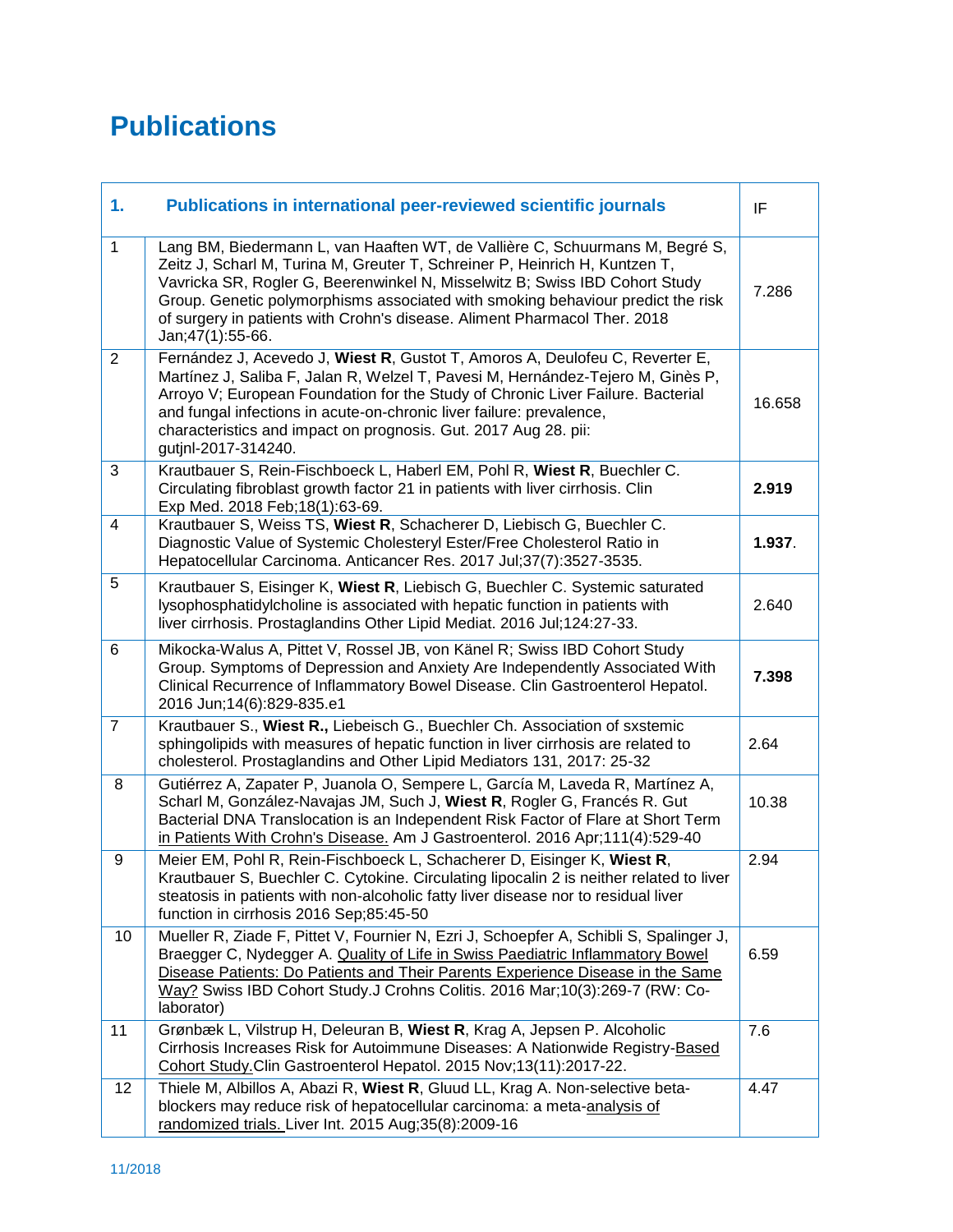| 13 | Hartl J, Dietrich P, Moleda L, Müller-Schilling M, Wiest R. Neuropeptide Y restores<br>non-receptor-mediated vasoconstrictive action in superior mesenteric arteries in<br>portal hypertension. Liver Int. 2015 Dec;35(12):2556-63.                                                                                                                                                                                                                                | 4.47  |
|----|--------------------------------------------------------------------------------------------------------------------------------------------------------------------------------------------------------------------------------------------------------------------------------------------------------------------------------------------------------------------------------------------------------------------------------------------------------------------|-------|
| 14 | Sauerbruch T, Mengel M, Dollinger M, Zipprich A, Rössle M, Panther E, Wiest R,<br>Caca K, Hoffmeister A, Lutz H, Schoo R, Lorenzen H, Trebicka J, Appenrodt B,<br>Schepke M, Fimmers R. Prevention of Rebleeding From Esophageal Varices in<br>Patients With Cirrhosis Receiving Small-Diameter Stents Versus Hemodynamically<br>Controlled Medical Therapy. German Study Group for Prophylaxis of Variceal<br>Rebleeding. Gastroenterology. 2015 Sep;149(3):660-8 | 18.19 |
| 15 | Eisinger K, Krautbauer S, Wiest R, Weiss TS, Buechler C.Reduced serum<br>chemerin in patients with more severe liver cirrhosis. C. Exp Mol Pathol. 2015 Apr;<br>98(2): 208-1.                                                                                                                                                                                                                                                                                      | 2.64  |
| 16 | Wobser H, Wiest R, Salzberger B, Wohlgemuth WA, Stroszczynski C, Jung EM.<br>Evaluation of treatment response after chemoembolisation (TACE) in<br>hepatocellular carcinoma using real time image fusion of contrast-enhanced<br>ultrasound (CEUS) and computed tomography (CT)--preliminary results. Clin<br>Hemorheol Microcirc. 2014;57(2):191-201                                                                                                              | 2.24  |
| 17 | Eisinger K, Krautbauer S, Wiest R, Karrasch T, Hader Y, Scherer MN, Farkas S,<br>Aslanidis C, Buechler C. Portal vein omentin is increased in patients with liver<br>cirrhosis but is not associated with complications of portal hypertension. Eur J Clin<br>Invest. 2013 Sep;43(9):926-32.                                                                                                                                                                       | 3.0   |
| 18 | Bruix J, Tak WY, Gasbarrini A, Santoro A, Colombo M, Lim HY, Mazzaferro V,<br>Wiest R, Reig M, Wagner A, Bolondi; Regorafenib as second-line therapy for<br>intermediate or advanced hepato-cellular carcinoma: Multicentre, open-label,<br>phase II safety study. Eur. J. Cancer 2013 49(16):3412-9.                                                                                                                                                              | 5.06  |
| 19 | Dietrich P, Moleda L, Kees F, Müller M, Straub RH, Hellerbrand C, Wiest R.<br>Dysbalance in sympathetic neurotransmitter release and action in cirrhotic rats:<br>Impact of exogenous Neuropeptide Y. J Hepatol. 2013 Feb;58(2):254-61.                                                                                                                                                                                                                            | 9.85  |
| 20 | Gutiérrez A., Scharl M, Sempere L, Holler E, Zapater P, Almenta I, González-<br>Navajas JM, Such J, Wiest R, Rogler G, Francés R. Genetic susceptibility to<br>increased bacterial translocation influences the response to biological therapy in<br>patients with Crohn's disease. Gut 2014 Feb;63(2):272-80.                                                                                                                                                     | 10.73 |
| 21 | M. Thiele, R. Wiest, Gluud LL, Albillos A, Krag A. Can non-selective beta-blocker<br>prevent hepatocellular carcinoma in patients with cirrhosis ? Med. Hypothesis<br>2013. 81(5):871-4.                                                                                                                                                                                                                                                                           | 1.05  |
| 22 | Bellot P, Welker MW, Soriano G, Schaewen MV, Appenrodt B, Wiest R, Whittaker<br>S, Tzonev R, Handshiev S, Verslype C, Moench C, Zeuzem S, Sauerbruch T,<br>Guarner C, Schott E, Johnson N, Petrov A, Katzarov K, Nevens F, Zapater P, Such<br>J. Automated Low Flow Pump System for the treatment of Refractory Ascites: a<br>multi-center safety and efficacy study. J Hepatol. 2013 58(5):922-7.                                                                 | 9.85  |
| 23 | Bruns T, Peter J, Grabe D, Brenmoehl J, Schoelmerich J, Wiest* R, Stallmach* A.<br>Nucleotide-binding oligomerization domain containing 2 (NOD2) gene variants are<br>an risk factor for culture-positive spontaneous bacterial peritonitis and mono-<br>microbial bacterascites (*shared senior authors). Liver International. 2012<br>Feb; 32(2): 223-30                                                                                                         | 3.0   |
| 24 | Llovet JM, Peña CE, Lathia CD, Shan M, Meinhardt G, Bruix J; SHARP<br>Investigators Study Group. Plasma biomarkers as predictors of outcome in patients<br>with advanced hepatocellular carcinoma. Clin Cancer Res. 2012 Apr<br>15;18(8):2290-300.                                                                                                                                                                                                                 | 7.83  |
| 25 | Teltschik Z, Wiest R*, Stange E, Wehkamp J. Bacterial translocation is associated<br>with downregulation of Paneth cell antimicrobial peptides in cirrhotic rats. (*:<br>Shared First authorship). Hepatology. 2012 Apr;55(4):1154-63.                                                                                                                                                                                                                             | 10.2  |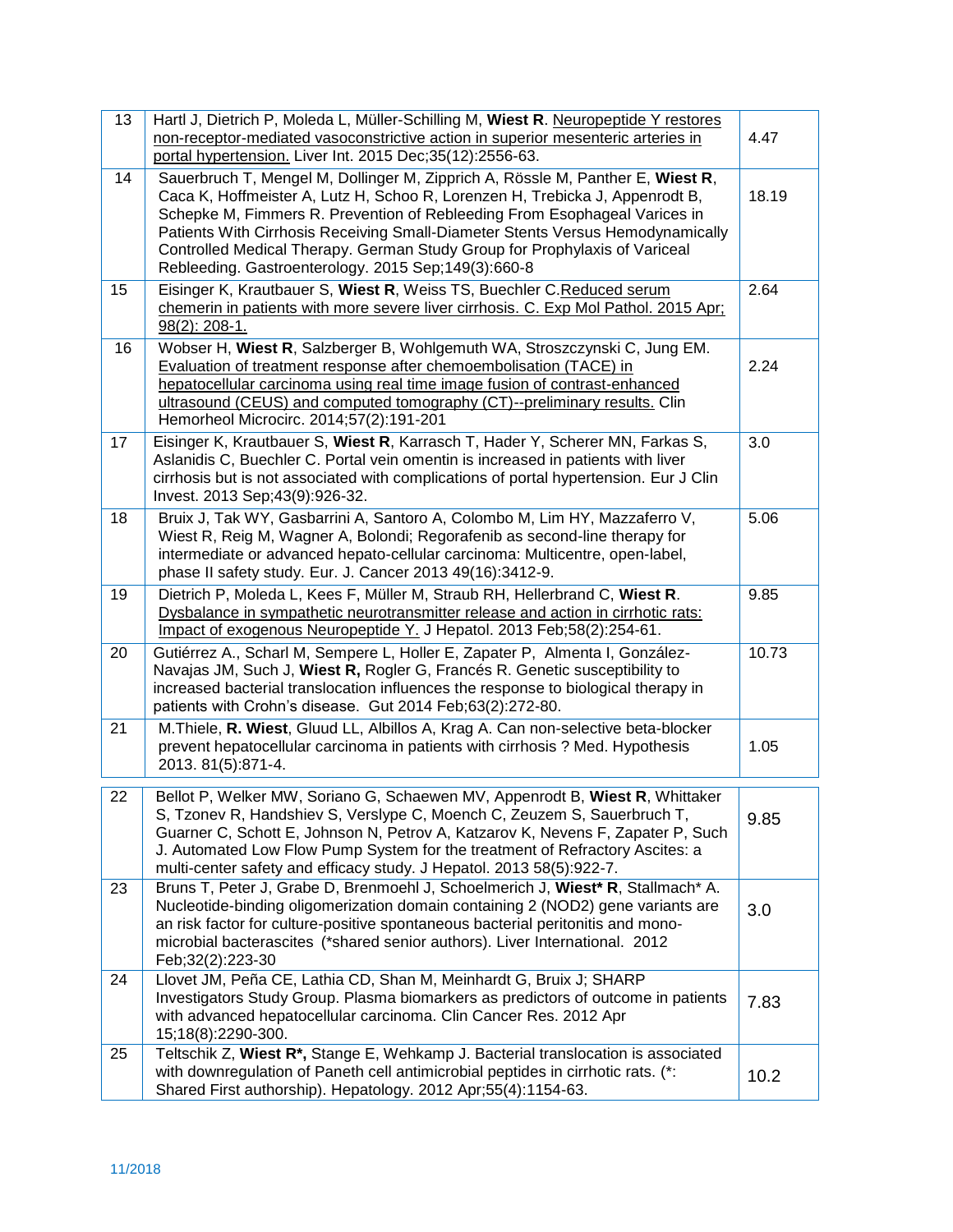| 26 | Bauer S, Eisinger K, Wiest R, Karrasch T, Scherer Mn, Farkas S, Aslanidis C,<br>Schäffler A, Buechler C. Connective Tissue Growth Factor Level Is Increased In<br>Patients With Liver Cirrhosis Of Different Etiologies But Is Not Associated With<br>Complications Or Extent Of Liver Injury. Regulatory Peptides 2012; 179;10-14                  | 2.1   |
|----|-----------------------------------------------------------------------------------------------------------------------------------------------------------------------------------------------------------------------------------------------------------------------------------------------------------------------------------------------------|-------|
| 27 | Wiest R, Weigert J, Wanninger J, Neumaier M, Bauer S, Schmidhofer B, Farkas S,<br>Scherer M, Schäffler A, Büchler C. Impaired hepatic clearance of interleukin-6 in<br>patients with liver cirrhosis. Cytokine 2011; 53(2):178-83.                                                                                                                  | 3.1   |
| 28 | Gutiérrez A, Holler E, Zapater P, Sempere L, Jover R, Pérez-Mateo M,<br>Schoelmerich J, Such J, Wiest R, Francés R. Bacterial DNA modulates human<br>beta-defensin 2 expression in neutrophils of NOD-2/CARD15 wild-type patients with<br>Crohn's disease. Inflamm Bowel Dis. 2011 Aug;17(8):1641-50.                                               | 4.97  |
| 29 | Kirchner G, Scherer M, Obed A, Ruemmele P, Wiest R, Froh M, Loss M, Schlitt HJ,<br>Schoelmerich J, Gelbmann G. Outcome of patients with ischemic-like<br>cholangiopathy with secondary sclerosing cholangitis after liver transplantation.<br>Scand J. Gastroenterology 2011 Apr; 46(4): 471-8.                                                     | 1.98  |
| 30 | Wanninger J; Weigert J; Wiest R; Bauer S; Karrasch T; Farkas S; Scherer MN;<br>Weiss T; Hellerbrand C; Neumeier M; Schäffler A; Systemic and hepatic vein<br>galectin-3 are increased in patients with alcoholic liver cirrhosis and negatively<br>correlate with liver function. Cytokine 2011 Sep;55(3):435-40.                                   | 3.1   |
| 31 | Wanninger J, Neumeier M, Bauer S, Wiest R, Schmidhofer S, Schäffler A, Aslanidis<br>C, Buechler C. Portal levels of latent transforming growth factor-beta are related to<br>liver function in patients with liver cirrhosis. Eur. J. Gastro. Hepatol 2011; 23: 218-23.                                                                             | 2.08  |
| 32 | Gäbele E, Dostert K, Hofmann C, Wiest R, Schölmerich J, Hellerbrand C,<br>Obermeier F. Chronic DSS induced colitis enhances bacterial translocation and<br>thereby increases hepatic inflammation and fibrogenesis - a new model of non-<br>alcoholic steatohepatitis. J. Hepatology, 2011. 55 (6): 1391-9.                                         | 7.06  |
| 33 | Moleda L, Trebicka J, Gaebele E, Dietrich P, Sauerbruch T, Hellerbrand C, Straub<br>RH, Schölmerich J, Wiest R. Increased Y1-receptor-mediated vasoconstriction of<br>neuropeptide Y (NPY) in superior mesenteric arteries in CCl <sub>4</sub> -induced cirrhotic rats:<br>mechanism of action and in-vivo effects. Gut 2011 Aug;60(8):1122-32.     | 9.36  |
| 34 | Bauer S, Weiss Thomas S, Wiest R; Schacherer D, Hellerbrand C, Farkas S,<br>Scherer M N, Ritter M, Schmitz G, Schaffler A, Buechler C. Soluble CD163 is not<br>increased in visceral fat and steatotic liver and is even suppressed by free fatty<br>acids in-vitro. Exp Mol Pathol. 2011 91(3):733-739.                                            | 2.1   |
| 35 | Kirovski G, Dorn C, Huber H, Moleda L, Niessen C, Wobser H, Schacherer D,<br>Buechler C, Wiest R, Hellerbrand C. Elevated systemic monocyte chemoattractrant<br>protein-1 in hepatic steatosis without significant hepatic inflammation. Exp Mol<br>Pathol. 2011 Dec; 91(3): 780-3.                                                                 | 2.423 |
| 36 | Gutiérrez A, Holler E, Zapater P, Sempere L, Jover R, Pérez-Mateo M,<br>Schoelmerich J, Such J,, Francés R. Antimicrobial peptide response to blood<br>translocation of bacterial DNA in Crohn's disease is affected by NOD2/CARD15<br>genotype. Inflamm Bowel Dis. 2011 Aug; 17(8): 1641-50.                                                       | 4.525 |
| 37 | Zorger N, Jung EM, Schreyer AG, Heiss P, Mueller-Wille R, Wiest R, Feuerbach S,<br>Rennert J. Ultrasound-arterioportography (US-AP): A new technical approach to<br>perform detection of liver lesions. Clin Hemorheol Microcirc. 2010;46(2-3):117-26.                                                                                              | 1.57  |
| 38 | Dollinger MM, Lautenschlaeger C, Lesske J, Tannapfel A, Wagner AD,<br>Schoppmeyer K, Nehls O, Welker MW, Wiest R, Fleig WE; AIO Hepatobiliary Study<br>Group. Thymostimulin versus placebo for palliative treatment of locally advanced or<br>metastasised hepatocellular carcinoma: a phase III clinical trial. BMC Cancer. 2010<br>Aug 24;10:457. | 3.645 |
| 39 | Riepl B, Grässel S, Wiest R, Fleck M, Straub RH. Tumor necrosis factor and<br>norepinephrine lower the levels of human neutrophil peptides 1-3 secretion by<br>mixed synovial tissue cultures in osteoarthritis and rheumatoid arthritis. Arthritis Res<br>Ther. 2010;12(3):R110.                                                                   | 4.537 |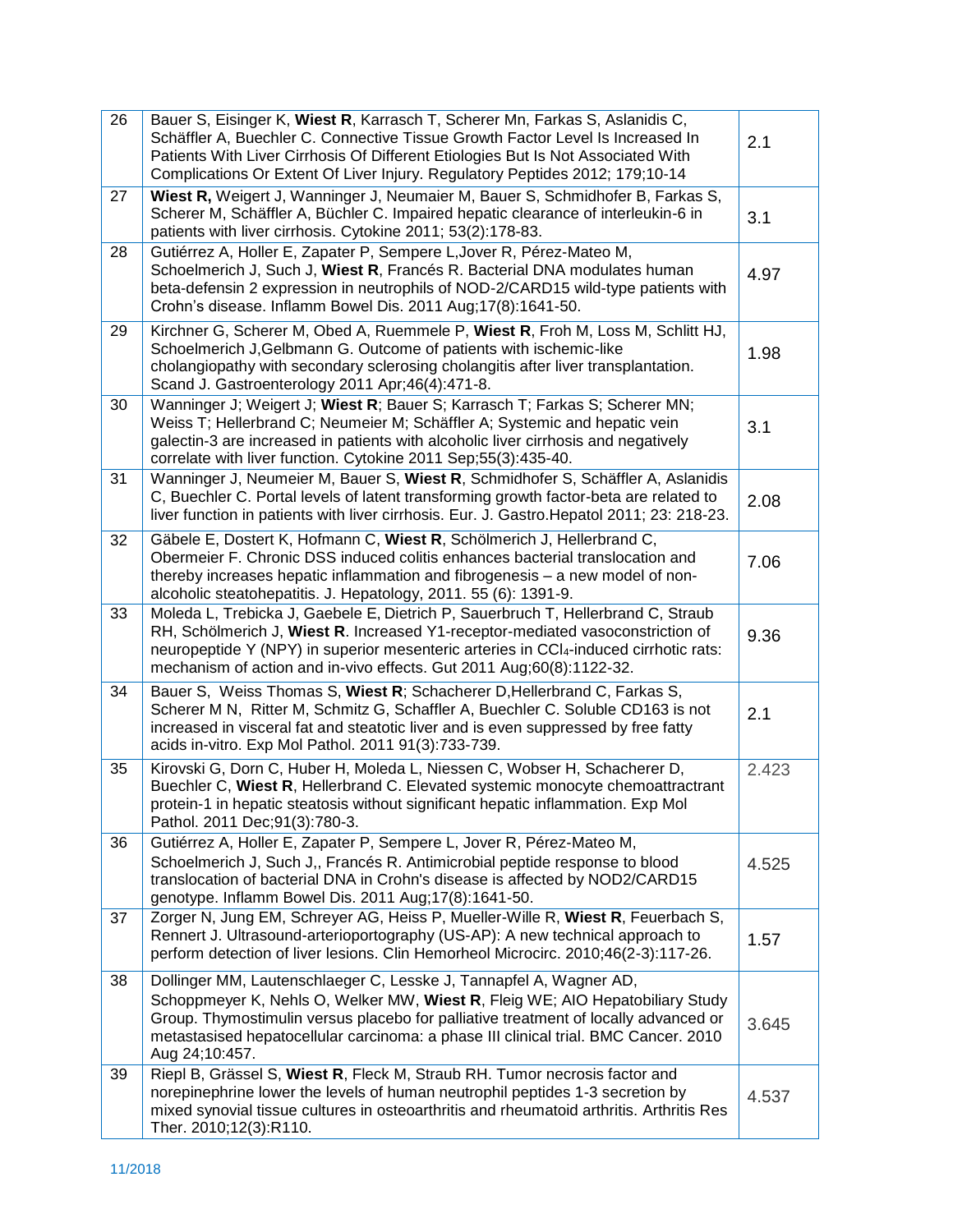| 40 | Krag A, Wiest R, Gluud LL. Fluoroquinolones in the primary prophylaxis of<br>spontaneous bacterial peritonitis. Am J Gastroenterol. 2010 Jun;105(6):1444; author<br>reply 1444-5                                                                                                              | 9.566* |
|----|-----------------------------------------------------------------------------------------------------------------------------------------------------------------------------------------------------------------------------------------------------------------------------------------------|--------|
| 41 | Moleda L, Jurzik L, Froh M, Gäbele E, Hellerbrand C, Straub RH, Schölmerich J,<br>Wiest R. Role of HSP-90 for increased nNOS-mediated vasodilation in mesenteric<br>arteries in portal hypertension. World J Gastroenterol. 2010 Apr 21;16(15):1837-44.                                       | 9.566* |
| 42 | Gäbele E, Mühlbauer M, Paulo H, Johann M, Meltzer C, Leidl F, Wodarz N, Wiest<br>R, Schölmerich J, Hellerbrand C. Analysis of monocyte chemotactic protein-1 gene<br>polymorphism in patients with spontaneous bacterial peritonitis. World J<br>Gastroenterol. 2009 Nov 28;15(44):5558-62.   | 3.176  |
| 43 | Wiest R, Moleda L, Farkas S, Scherer M, Kopp A, Wönckhaus U, Büchler C,<br>Schölmerich J, Schäffler A. Splanchnic concentrations and postprandial release of<br>visceral adipokines. Metabolism. 2010 May;59(5):664-70                                                                        | 5.777  |
| 44 | Resch M, Wiest R, Moleda L, Fredersdorf S, Stoelcker B, Schroeder JA,<br>Schölmerich J, Endemann DH. Alterations in mechanical properties of mesenteric<br>resistance arteries in experimental portal hypertension. Am J Physiol Gastrointest<br>Liver Physiol. 2009 Oct; 297(4): G849-57.    | 2.65   |
| 45 | Weigert J, Neumeier M, Wanninger J, Filarsky M, Bauer S, Wiest R, Farkas S,<br>Scherer MN, Schäffler A, Aslanidis C, Schölmerich J, Buechler C. Systemic<br>chemerin is related to inflammation rather than obesity in type 2 diabetes. Clin<br>Endocrinol (Oxf). 2010 Mar; 72(3): 342-8.     | 3.327  |
| 46 | Schacherer D, Girlich C, Jung ME, Wiest R, Scholmerich J. Transabdominal<br>ultrasound with echoenhancement by contrast media in the diagnosis of<br>hepatocellular carcinoma. Dig Dis. 2009;27(2):109-13.                                                                                    | 2.875  |
| 47 | Siroen MP, Wiest R, Richir MC, Teerlink T, Rauwerda JA, Drescher FT, Zorger N,<br>van Leeuwen PA. Transjugular intrahepatic portosystemic shunt-placement<br>increases arginine/asymmetric dimethylarginine ratio in cirrhotic patients. World J<br>Gastroenterol. 2008 Dec 21;14(47):7214-9. | 3.176  |
| 48 | Froh M, Zhong Z, Walbrun P, Lehnert M, Netter S, Wiest R, Conzelmann L, Gabele<br>E, Hellerbrand C, Scholmerich J, Thurman RG. Dietary glycine blunts liver injury<br>after bile duct ligation in rats. World J Gastroenterol. 2008 Oct 21;14(39):5996-6003.                                  | 3.176  |
| 49 | Gäbele E, Mühlbauer M, Dorn C, Weiss TS, Froh M, Schnabl B, Wiest R,<br>Schölmerich J, Obermeier F, Hellerbrand C. Role of TLR9 in hepatic stellate cells<br>and experimental liver fibrosis. Biochem Biophys Res Commun. 2008 Nov<br>14;376(2):271-6.                                        | 2.466  |
| 50 | Neugebauer H, Hartmann P, Krenn S, Glück T, Schölmerich J, Straub R, Wiest R.<br>Bacterial translocation increases phagocytic activity of polymorphonuclear<br>leucocytes in portal hypertension: priming independent of liver cirrhosis. Liver Int.<br>2008 Sep; 28(8): 1149-57.             | 4.116  |
| 51 | Wiest R, Moleda L, Zietz B, Hellerbrand C, Schölmerich J, Straub R. Uncoupling of<br>sympathetic nervous system and hypothalamic-pituitary-adrenal axis in cirrhosis. J<br>Gastroenterol Hepatol. 2008 Dec; 23(12): 1901-8.                                                                   | 3.452  |
| 52 | Schepke M, Wiest R, Flacke S, Heller J, Stoffel-Wagner B, Herold T, Ghauri M,<br>Sauerbruch T. Irbesartan plus low-dose propranolol versus low-dose propranolol<br>alone in cirrhosis: a placebo-controlled, double-blind study. Am J Gastroenterol.<br>2008 May; 103(5): 1152-8.             | 9.566  |
| 53 | Tacke F, Trautwein C, Yagmur E, Hellerbrand C, Wiest R, Brenner DA, Schnabl B.<br>Up-regulated eotaxin plasma levels in chronic liver disease patients indicate hepatic<br>inflammation, advanced fibrosis and adverse clinical course. J Gastroenterol<br>Hepatol. 2007 Aug; 22(8): 1256-64. | 3.452  |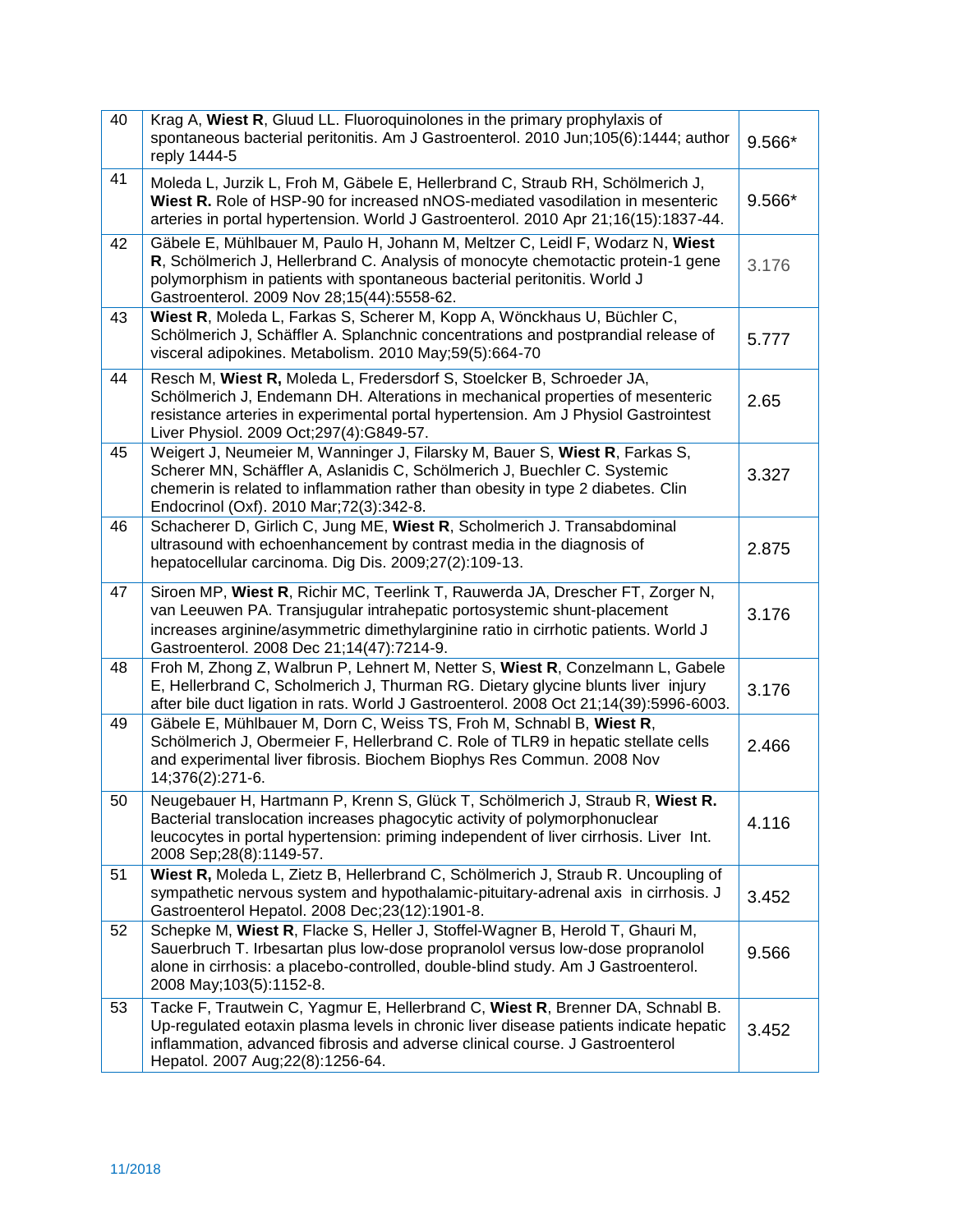| 54           | Froh M, Conzelmann L, Walbrun P, Netter S, Wiest R, Wheeler MD, Lehnert M,<br>Uesugi T, Scholmerich J, Thurman RG. Heme oxygenase-1 overexpression<br>increases liver injury after bile duct ligation in rats. World J Gastroenterol. 2007 Jul<br>7;13(25):3478-86.                                    | 3.176  |
|--------------|--------------------------------------------------------------------------------------------------------------------------------------------------------------------------------------------------------------------------------------------------------------------------------------------------------|--------|
| 55           | Walbrun P, Hellerbrand C, Weiss TS, Netter S, Neumaier D, Gaebele E, Wiest R,<br>Schoelmerich J, Froh M. Characterization of rat and human Kupffer cells after<br>cryopreservation. Cryobiology. 2007 Apr;54(2):164-72.                                                                                | 1.35   |
| 56           | Wiest R, Jurzik L, Moleda L, Froh M, Schnabl B, von Hörsten S, Schölmerich J,<br>Straub RH. Enhanced Y1-receptor-mediated vasoconstrictive action of neuropeptide<br>Y (NPY) in superior mesenteric arteries in portal hypertension. J Hepatol. 2006<br>Mar;44(3):512-9.                               | 12.486 |
| 57           | Jurzik L, Froh M, Straub RH, Schölmerich J, Wiest R. Up-regulation of nNOS and<br>associated increase in nitrergic vasodilation in superior mesenteric arteries in pre-<br>hepatic portal hypertension. J Hepatol. 2005 Aug;43(2):258-65.                                                              | 12.486 |
| 58           | Hu K, Fink M, Froh M, Gäbele E, Hellerbrand C, Mühlbauer M, Wiest R,<br>Schölmerich J, Schnabl B. Characterization of the human zinc finger protein 267<br>promoter: essential role of nuclear factor Y. Biochim Biophys Acta. 2005 May<br>25;1729(1):14-23.                                           | 3.66   |
| 59           | Wiest R, Cadelina G, Milstien S, McCuskey RS, Garcia-Tsao G, Groszmann RJ.<br>Bacterial translocation up-regulates GTP-cyclohydrolase I in mesenteric vasculature<br>of cirrhotic rats. Hepatology. 2003 Dec;38(6):1508-15.                                                                            | 13.246 |
| 60           | Hori N, Wiest R, Groszmann RJ. Enhanced release of nitric oxide in response to<br>changes in flow and shear stress in the superior mesenteric arteries of portal<br>hypertensive rats. Hepatology 1998; 28: 1467-1473                                                                                  | 9.50   |
| 61           | Wiest R, Shah V, Sessa WC, Groszmann RJ. NO overproduction by eNOS<br>precedes hyperdynamic splanchnic circulation in portal hypertensive rats. Am J<br>Physiol 1999; 276; 39: G1043-G1051                                                                                                             | 3.40   |
| 62           | Shah V, Wiest R#, Garcia-Gardena G, Sessa WC, Groszmann RJ. HSP 90<br>regulation of endothelial nitric oxide synthase contributes to vascular control in<br>portal hypertension. Am J Physiol 1999; 277:G463-G468 (# Shared first authorship)                                                          | 3.40   |
| 63           | Wiest R, Das S, Cadelina G, Garcia-Tsao G, Milstien S, Groszmann RJ. Bacterial<br>translocation to mesenteric lymph nodes enhances eNOS-derived NO<br>overproduction in mesenteric vasculature of cirrhotic rats: role for impairment in<br>vascular contractility. J Clin Invest 1999; 104: 1223-1233 | 14.30  |
| 64           | Wiest R, Tsai MH, Groszmann RJ. Octreotide potentiates PKC-dependent<br>vasoconstriction in splanchnic arteries in portal hypertensive and control rats.<br>Gastroenterology 2001; 120: 975-983                                                                                                        | 12.70  |
| 65           | Hellerbrand C, Hartmann A, Richter G, Knöll A, Wiest R, Schölmerich J, Lock G.<br>Hepatocellular Carcinoma in Southern Germany: epidemiological and clinico-<br>pathological characteristics and risk factors. Dig Dis 2001; 19: 345-351                                                               | 1.40   |
| 66           | Wiest R, Chen F, Cadelina G, Garcia-Tsao G. Effect of lactobacillus acidophilus-<br>fermented diet on intestinal flora and on bacterial translocation in experimentral<br>pre-hepatic portal hypertension. Dig Dis 2003; 48: 1136-1141                                                                 | 1.40   |
| 2.           | <b>Reviews/Editorials</b>                                                                                                                                                                                                                                                                              |        |
| $\mathbf{1}$ | Wiest R, Albillos A, Trauner M, Bajaj JS, Jalan R. Targeting the gut-liver<br>axis in liver disease. J Hepatol. 2017 Nov;67(5):1084-1103.                                                                                                                                                              | 12.486 |
| 2            | Wiest R, Lawson M, Geuking M. Pathological Bacterial Translocation in Liver<br>Cirrhosis. J. Hepatol. 201                                                                                                                                                                                              | 9.85   |
| 3            | Gloor B, Wiest R. Pankreaserkrankungen. Ther Umsch. 2016 Nov;73(9):487 (letter)                                                                                                                                                                                                                        | 0.18   |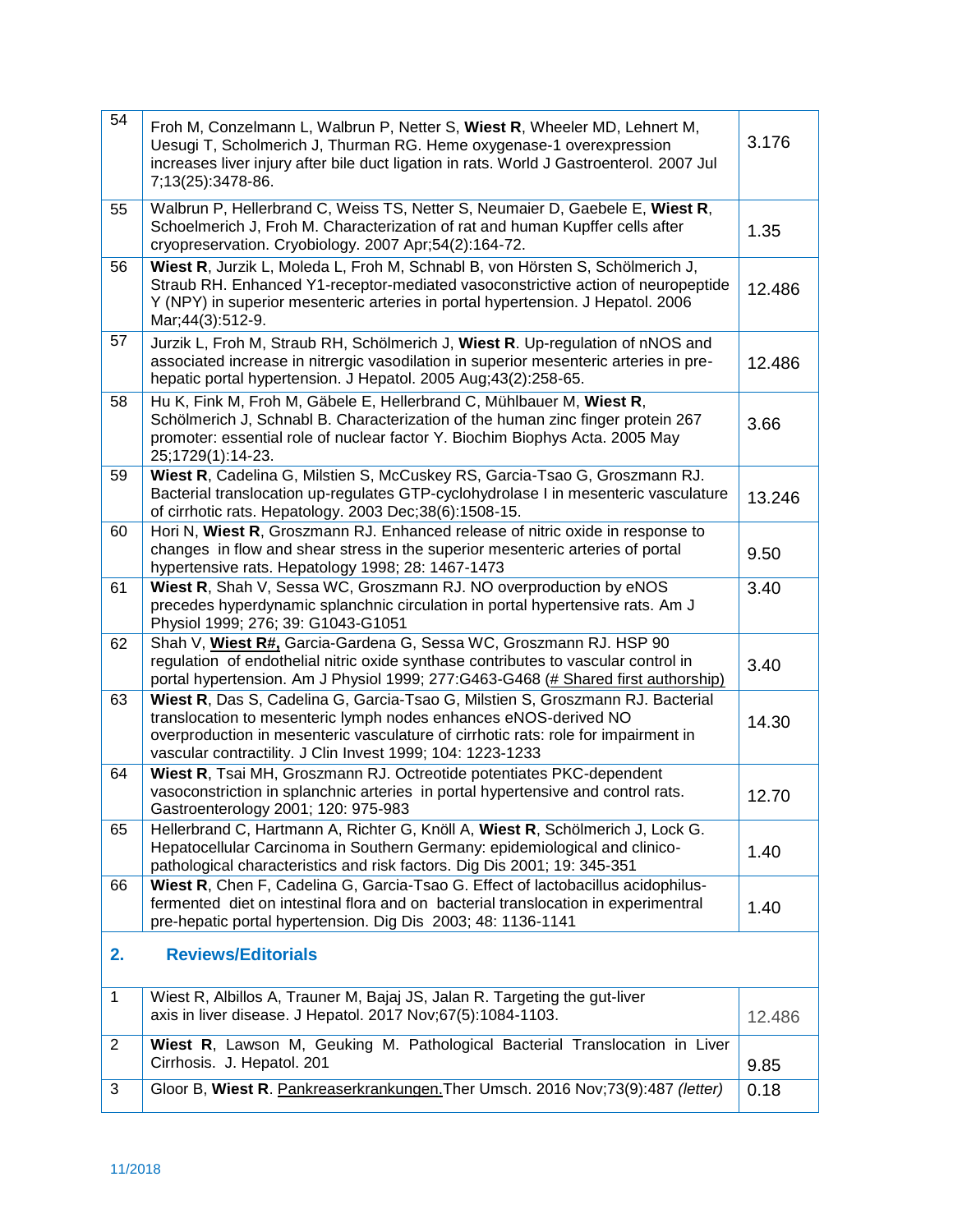| $\overline{4}$ | Stoupis C, Wiest R. Computer- und Magnetresonanztomographie sowie EUS zur<br>Diagnostik von Pankreastumoren. Ther Umsch. 2016 Nov;73(9):489-493.                                                                                                                                                                                         | 0.18   |
|----------------|------------------------------------------------------------------------------------------------------------------------------------------------------------------------------------------------------------------------------------------------------------------------------------------------------------------------------------------|--------|
| 5              | Benten D, Wiest R. Gut microbiome and intestinal barrier failure - The "Achilles<br>heel" in hepatology? J Hepatol. 2012 56(6):1221-3                                                                                                                                                                                                    | 9.85   |
| 6              | Schmidt S, Wiest R, Salzberger B, Klebl F. Spontan-bakterielle Peritonitis. Intensiv-<br>und Notfallmedizin 2012. 107(7):548-52                                                                                                                                                                                                          | 0.56   |
| $\overline{7}$ | Wiest R, A Gerbes. Recent Advances in Clinical Practice: Spontanous bacterial<br>peritonitis: Guidelines and beyond. Invited. Gut 2012. 61(2):297-310                                                                                                                                                                                    | 10.73  |
| 8              | Krag A, Wiest R, Albillos A, Gluud LL, The window hypothesis. Non-hemodynamic<br>effects of non-selective beta-blockers may improve survival in patients with<br>cirrhosis. Gut 2012. 61(7):967-9                                                                                                                                        | 10.73  |
| 9              | Wiest R, Lawson M, Geuking M. Reply to: "bacterial translocation in liver cirrhosis:<br>site and role in fibrogenesis".J Hepatol. 2014 Sep;61(3):710-1. (letter)                                                                                                                                                                         | 11.34  |
| 10             | Wiest R, Schoelmerich J. Secondary peritonitis in cirrhosis: "oil in fire". J Hepatol.<br>2010 Jan; 52(1): 7-9.                                                                                                                                                                                                                          | 12.486 |
| 11             | Wiest R. Splanchnic and systemic vasodilation: the experimental models. J Clin<br>Gastroenterol. 2007 Nov-Dec; 41 Suppl 3:S272-87. Review.                                                                                                                                                                                               | 3.328  |
| 12             | Wiest R, Garcia-Tsao G. Bacterial translocation (BT) in cirrhosis.<br>Hepatology. 2005 Mar; 41(3): 422-33.                                                                                                                                                                                                                               | 13.246 |
| 13             | Garcia-Tsao G, Wiest R. Gut microflora in the pathogenesis of the complications of<br>cirrhosis. Best Pract Res Clin Gastroenterol. 2004 Apr;18(2):353-72. Review.<br>PubMed PMID: 15123075                                                                                                                                              | 3.762  |
| 14             | Wiest R, Rath HC. Gastrointestinal disorders of the critically ill. Bacterial<br>translocation in the gut. Best Pract Res Clin Gastroenterol. 2003 Jun; 17(3):397-425.                                                                                                                                                                   | 3.762  |
| 15             | Wiest R, Groszmann RJ. The paradox of nitric oxide in cirrhosis and portal<br>hypertension: too much, not enough. Hepatology. 2002 Feb;35(2):478-91.                                                                                                                                                                                     | 13.246 |
| 3.             | <b>Case Reports</b>                                                                                                                                                                                                                                                                                                                      |        |
| $\mathbf{1}$   | Wiest R, Tutuian R, Meier B, Nett P.Use of a cardiac occluder for closure of a<br>complex gastric leak after bariatric surgery Endoscopy. 2014;46 Suppl 1<br>UCTN:E487-8.                                                                                                                                                                | 6,107. |
| $\overline{2}$ | Heimgartner B, Dawson H, De Gottardi A, Wiest R, Niess JH. Successful Treatment<br>of Small Intestinal Bleeding in a Crohn's Patient with Noncirrhotic Portal<br>Hypertension by Transjugular Portosystemic Shunt Placement and Infliximab<br>Treatment. Case Rep Gastroenterol. 2016 Oct 18;10(3):589-595. eCollection 2016<br>Sep-Dec. | 0.97   |
| 3              | Wiest R, Tutuian R, Meier B, Nett P.Use of a cardiac occluder for closure of a<br>complex gastric leak after bariatric surgery Endoscopy. 2014;46 Suppl 1<br><b>UCTN:E487-8.</b>                                                                                                                                                         | 5.05   |
| 4              | Hartl J, Ott C, Kirchner G, Salzberger B, Wiest R. Successful treatment of<br>HCV/HBV/HDV-coinfection with pegylated interferon and ribavirin. Clin Pract. 2012<br>Jul 10;2(3):e64.                                                                                                                                                      | 2.4    |
| 5              | Wiest R, Glück T, Schönberg J, Schölmerich J, Eilles J, Müller-Ladner U. Clinical<br>image: occult large vessel vasculitis diagnosed by PET image. Rheumatol Int 2001;<br>20:250                                                                                                                                                         | 1.824  |
| 4.             | <b>Conference Contributions</b>                                                                                                                                                                                                                                                                                                          |        |